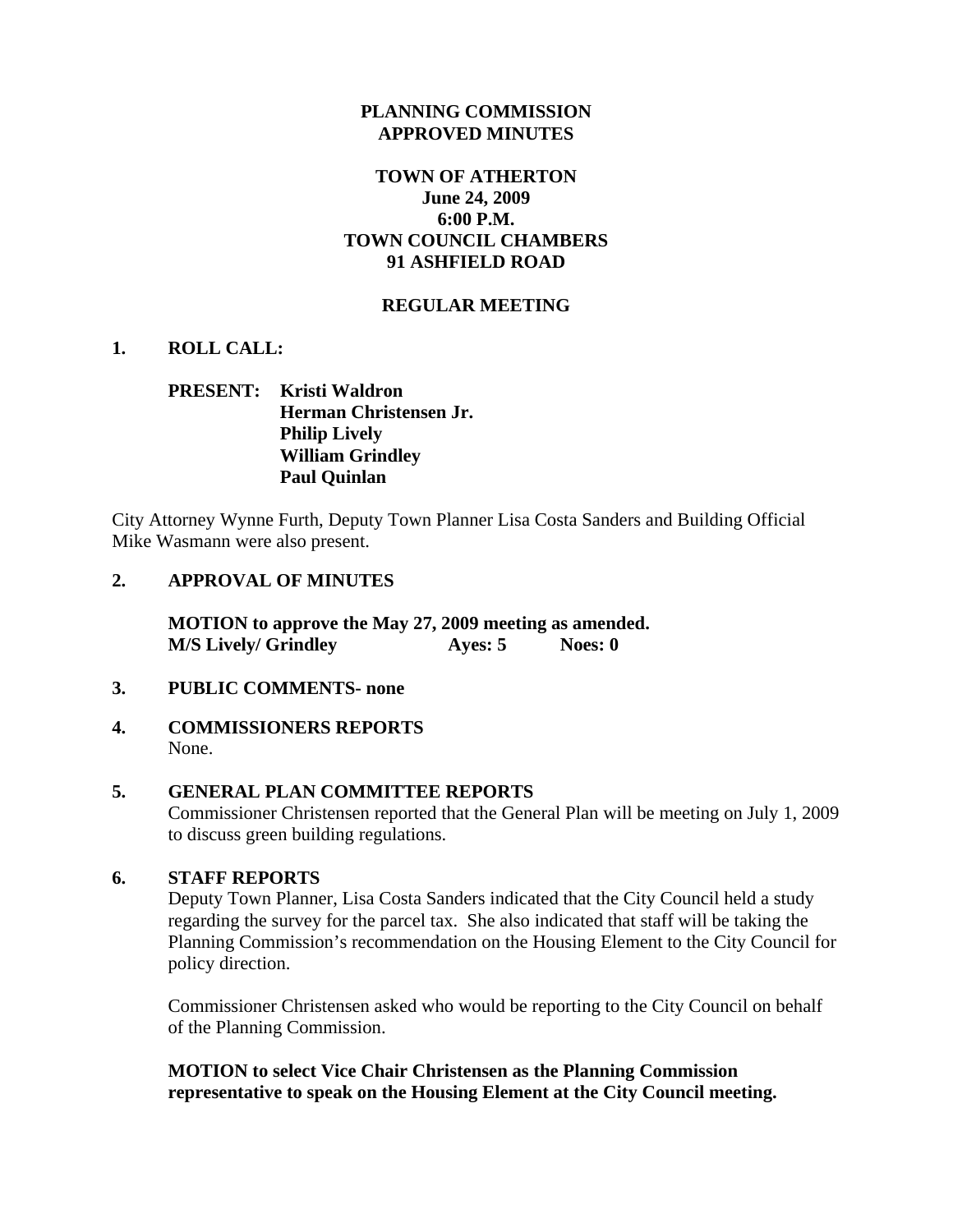#### **M/S Lively/Grindley Ayes: 4 Noes: 1 (Christensen)**

### **PUBLIC HEARINGS**

**7. Exception Review- 29 Southgate–** Exception review to allow a second story addition to an existing main residence. Atherton Municipal Code Sections 17.24.030(F) and 17.52.

Deputy Town Planner, Lisa Costa Sanders presented the staff report and indicated staff support for the exception review as requested.

Commissioner Lively noted that in reviewing the plans he noticed a deck off the new second story addition. Ms. Costa Sanders confirmed that a balcony is proposed off the second story.

#### OPEN PUBLIC HEARING

Elizabeth Neal, representing the property owners of 29 Southgate was present to respond to any questions.

#### CLOSE PUBLIE HEARING

Commissioner Lively indicated he visited the site and would express support for the application.

Commissioner Quinlan also indicated he visited the site and would support the application.

Commissioner Christensen stated he visited the front of the site and would support the application.

Commissioner Grindley concurred with his fellow commissioners.

Chair Waldron indicated she also visited the site and noted that it is a small addition and will not be out of character with the other additions in the area.

## **MOTION to approve the Exception Review to allow a second story addition to an existing main residence at 29 Southgate based on the following findings and for the reasons incorporated in the staff report.**

#### **M/S Grindley/ Christensen Ayes: 5 Noes: 0**

#### **Findings:**

1. The exception requested is compatible with the surrounding neighborhood visual character.

2. The landscaping and exception sought will not substantially decrease the privacy of neighbors.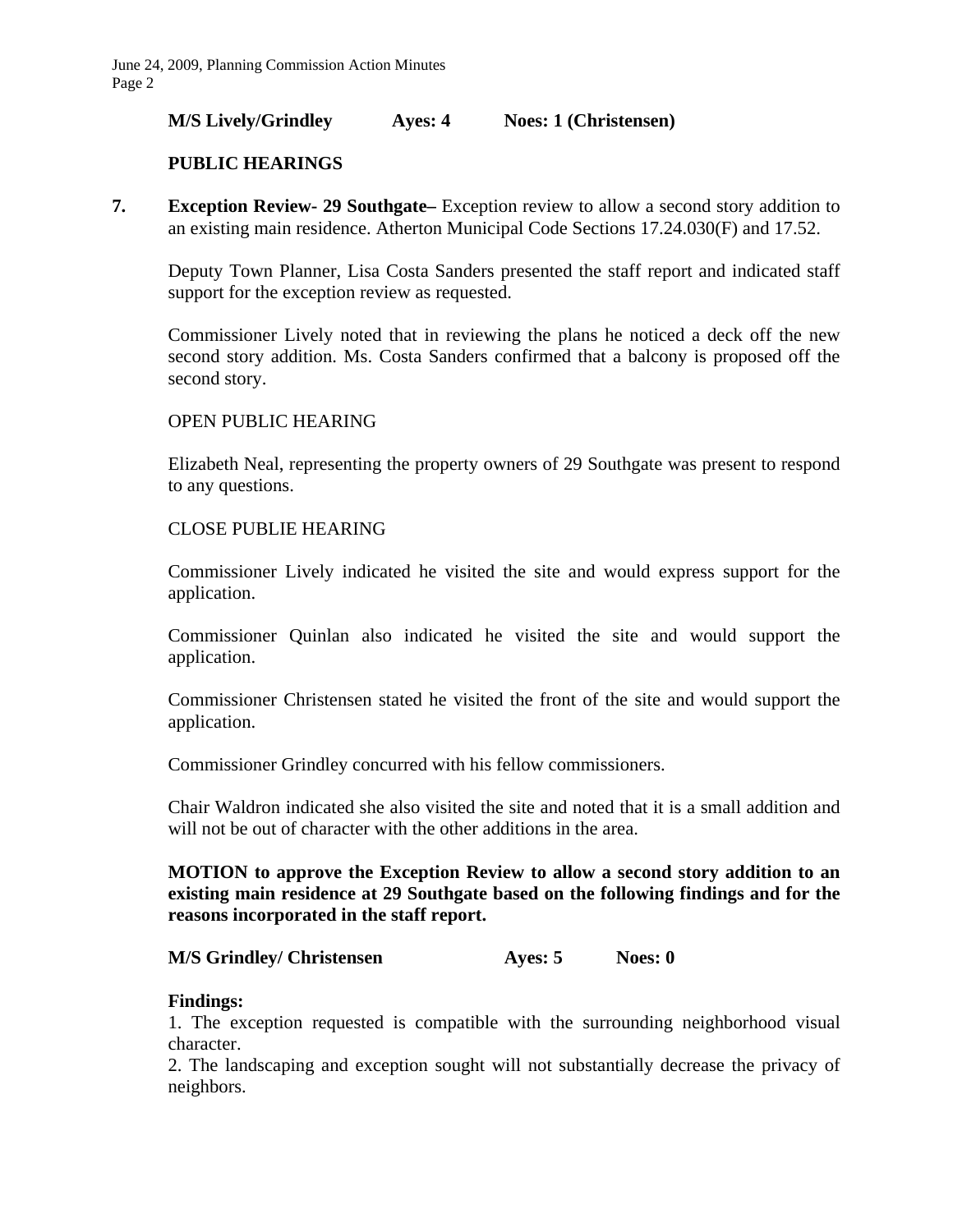June 24, 2009, Planning Commission Action Minutes Page 3

> 3. The exception requested is consistent with the general plan, the purposes of that plan and the zoning code.

Chair Waldron advised of the 10 day appeal period.

## **8. Ordinance Amendment- Comprehensive Zoning Code Update replacing Title 17**

Deputy Town Planner, Lisa Costa Sanders presented the staff report.

Chair Waldron recommended that the Commission review the draft section by section and discuss any substantive changes they found.

## OPEN PUBLIC HEARING

Donna Hopkins, Atherton resident, questioned the Commissioners on their decision to remove the exception review process. Deputy Town Planner, Lisa Costa Sanders explained that the current exception review process is for non-conforming properties.

City Attorney, Wynne Furth indicated that specific to Ms. Hopkins property, a civil engineer would establish the grade the property needs to be at to address the flooding issues. She reviewed the section 17.42.030.A 4 and noted that as a property owner they have a right to raise the grade and the height of the home would be measured from the new grade and would not have to come before the Planning Commission.

Ms. Hopkins questioned if there would still be exception review.

Commissioner Quinlan explained that if there is a specific issue- something that makes the property unique, the Commission would review and could grant a variance if agreed upon by the Commission.

## CLOSE PUBLIC HEARING

Commissioners continued to review each section and noted their substantive changes.

#### **MOTION to keep the process of a home occupation review at Staff level review.**

**M/S Christensen/ Gindley Ayes: 4 Noes: 1 (Lively)** 

Commissioner Quinlan and Commissioner Grindley excused themselves from the room as they both own properties that are non-conforming.

## **MOTION to accept changes to Chapter 17.26 relating to non-conforming structures as discussed.**

| <b>M/S Christensen/ Lively</b> | Ayes: 3 | Noes: $0$ |
|--------------------------------|---------|-----------|
|--------------------------------|---------|-----------|